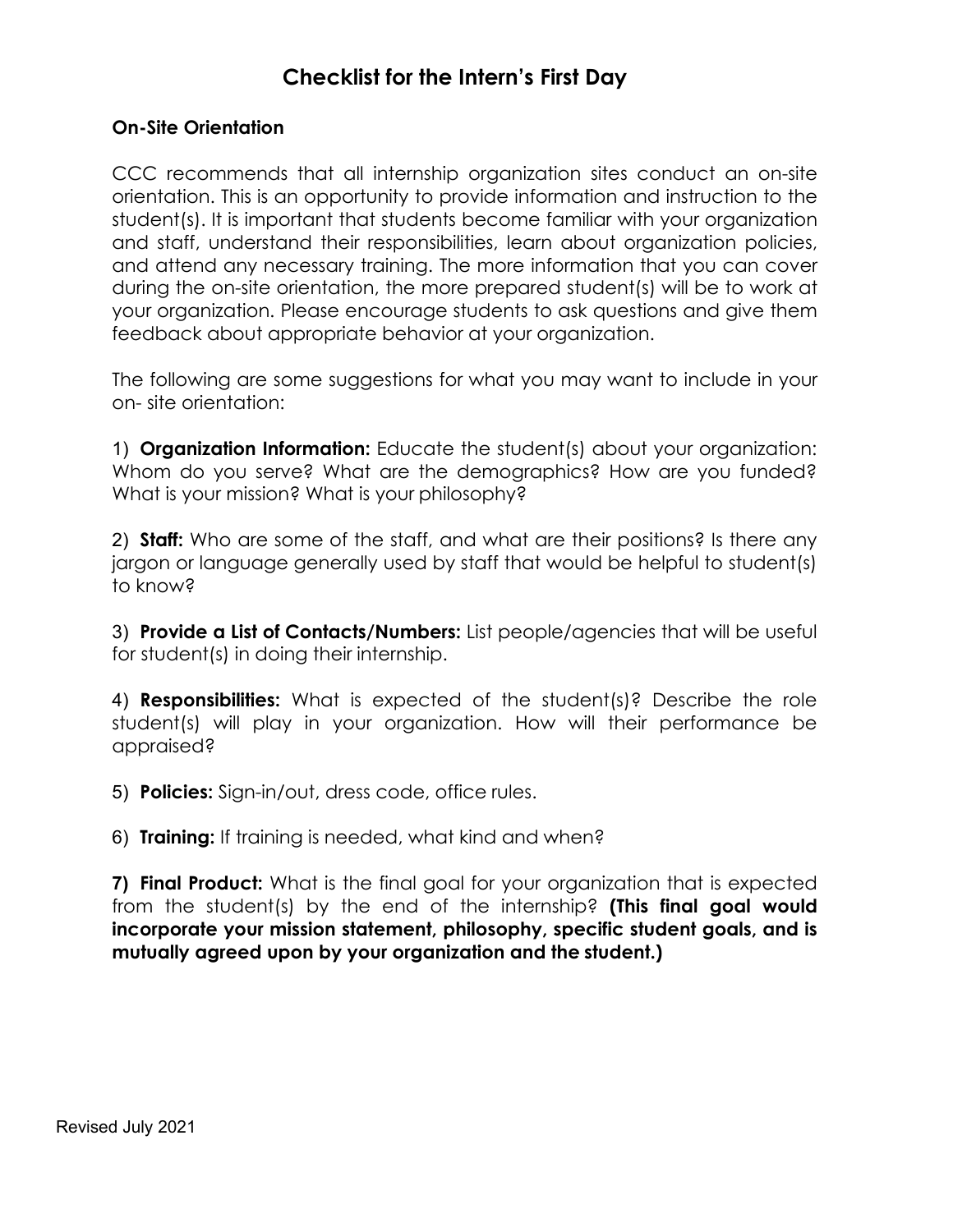8) **Scheduling:** What are your organization's hours of operation? What hours are the student(s) expected to be there? When should student(s) complete their internship? When will you meet with student(s) during the semester to review work they have done independently?

 When structured this way, supervision time can be more effectively utilized for 9) **Supervision:** It is important that all internship students have a contact person at the site who will supervise them. The amount of time each student will need supervision will depend on the project or internship activity. Students may be allowed to work independently without specific activities assigned each visit. questions and feedback. If the assigned work-site supervisor will not be available for any reason, please make certain that the student has another site representative available if needed.

 about what their experience means to them and how it relates to their coursework is very valuable. It is important to remember that students are not volunteers. Students are here to meet internship requirements and enhance their learning of college course material and the workplace. Students are receiving academic credit for learning through their internship efforts. Your assistance in helping interns think

**10) Sign-In Procedure:** Students are required to have a sign-in time log completed every time they come to your organization. We ask students to have their work-site supervisor or someone from your organization sign their weekly timesheet and daily log at the end of each work week. The student will use one *Intern Timesheet and Daily Log* form for each week they work at the internship organization. The *Intern Timesheet and Daily Log* forms will then become a part of the student's final portfolio, which will be turned in near the end of the internship. **(The student is responsible for retaining this documentation)** 

 require students to have their CCC identification available. 11) **Identification:** Provide students with identification from your organization or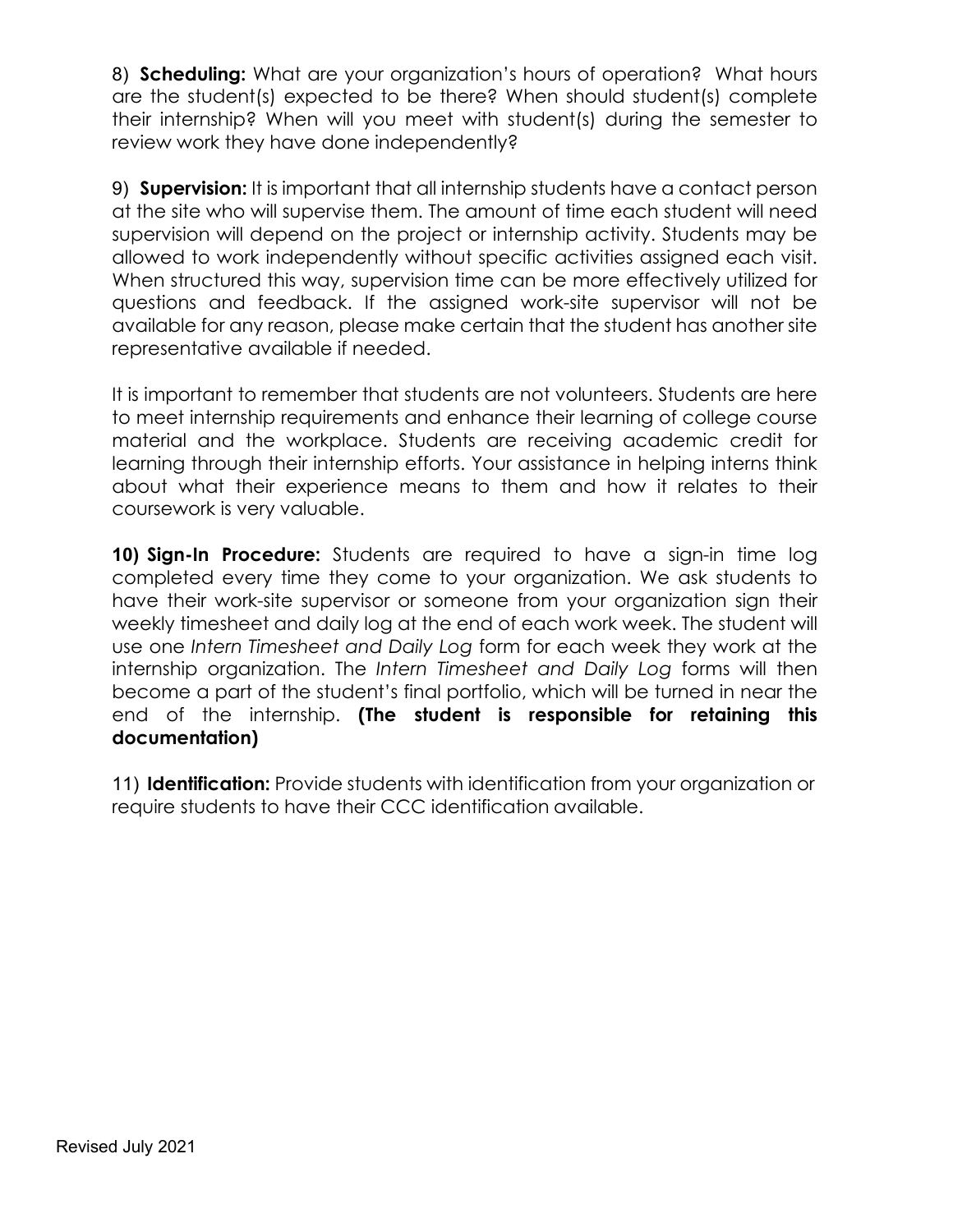## **Sample Intern Orientation Checklist**

| Start date:<br>Supervisor/Mentor:<br>Provide intern with New Intern handbook.<br>Assign "buddy" employee(s) to answer general questions.                 |
|----------------------------------------------------------------------------------------------------------------------------------------------------------|
|                                                                                                                                                          |
|                                                                                                                                                          |
|                                                                                                                                                          |
|                                                                                                                                                          |
|                                                                                                                                                          |
| Personal conduct<br>standards<br>Progressive disciplinary<br>actions<br>Confidentiality<br>Safety<br>٠<br><b>Emergency procedures</b><br><b>Visitors</b> |
|                                                                                                                                                          |
| Give introductions to department staff and key personnel during                                                                                          |
| Office supplies<br>Kitchen<br>Coffee/vending<br>machines<br>Emergency exits and<br>supplies<br>Printers                                                  |
|                                                                                                                                                          |